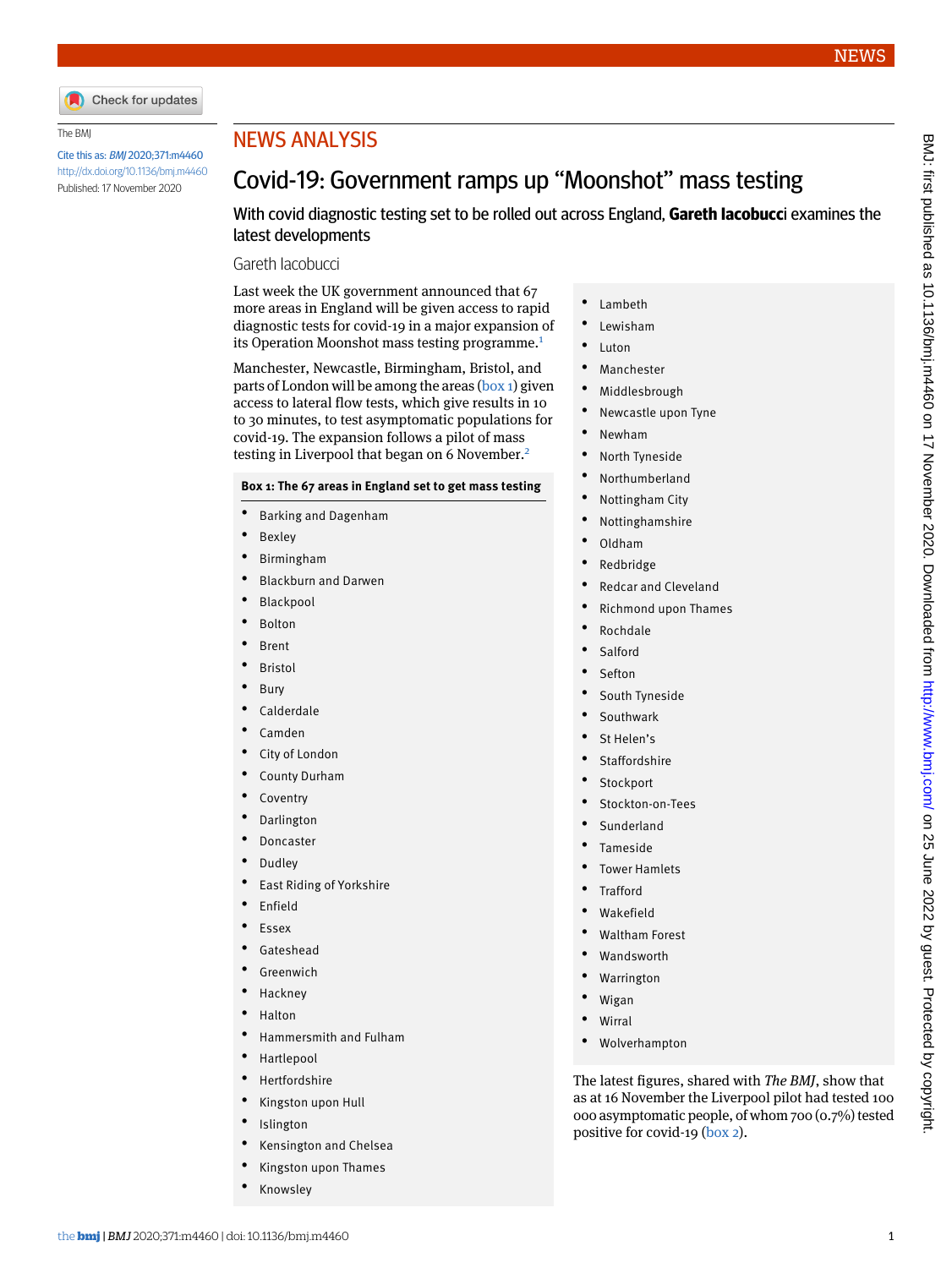#### <span id="page-1-0"></span>**Box 2: How is Liverpool's pilot working?**

In the first 10 days of mass testing in Liverpool 100 000 asymptomatic people were tested across 34 sites. Of this group, 700 (0.7%) tested positive for covid-19. The pilot has expanded to include children and adolescents, and there are now 48 sites in the Liverpool City Region, open from 7 am to 7 pm.

Liverpool's director of public health, Matt Ashton, said the pilot was measuring the number of people tested, the number of positives identified, and operational metrics such as how queues for tests work, how the testing process works, and turnaround times. Infection rates are also being monitored, he added, with an expectation that they will rise initially because of the case finding nature of mass testing but subsequently decrease.

The government has also started rolling out twice weekly testing for all NHS staff, $3$  and it is planning to introduce mass testing of students between 30 November and 6 December.

England's health secretary, Matt Hancock, said NHS Test and Trace would be sending out 600 000 lateral flow tests to directors of public health, enabling each area to test 10% of its population a week. The devolved nations will also have the capacity to test 10% of their populations each week.

"Mass testing is a vital tool to help us control this virus and get life more normal," Hancock said.

### **Benefits versus costs**

But some experts remain sceptical about the effectiveness and the ethics of mass testing.

Allyson Pollock, professor of public health at Newcastle University, said there was "insufficient evidence" for rolling out what amounted to an "extraordinary experiment across the whole of England where the purpose is far from clear."

She added, "Normally, if you were going to do a screening programme like this, you would start by asking the advice of the UK National Screening Committee . . . to understand what the feasibility is and to try to get some handle on the harms, the benefits, and the costs."

Pollock said, "We do not know, based on current evidence, whether screening the general population for SARS-CoV-2 will increase or decrease disease transmission, hospitalisations, and deaths. Detection and isolation of asymptomatic cases could potentially decrease disease transmission, but false reassurance from missed cases could potentially increase transmission, if people then engage in more risky behaviour."

Mass screening proposals also risk causing harm through "significant diversion of healthcare resources," she added.

But Matt Ashton, director of Public Health in Liverpool, said, "In the middle of a pandemic with technology developing rapidly, I think you have to try things. This is not going to be a perfect scientific experiment; it's not a well designed screening programme at a national level. It's a pilot to test out new approaches"

Ashton said the pilot's purpose was to try to identify where the virus was in Liverpool and to cut chains of transmission. It would also provide national learning about how mass testing works, how the test itself works, and where it could be most effective.

# **Performance of the tests**

Liverpool is using the Innova lateral flow tests, which the government has spent £500m on procuring.

However, one concern is that although lateral flow tests are rapid they are not as good as polymerase chain reaction (PCR) testing. An interim evaluation by Public Health England's Porton Down laboratory and the University of Oxford that compared lateral flow antigen tests with PCR tests found that, overall, the Innova lateral test detected covid-19 in 76.8% of cases.<sup>[4](#page-2-3)</sup> But performance varied in different settings. It detected 79.2% (95% confidence interval 72.8% to 84.6%) of cases when done by laboratory scientists, 73% (64.3% to 80.5%) when done by trained healthcare workers, but only 58% (52.3% to 62.6%) when done by self-trained members of the public.

The evaluation also reported a 0.32% false positive rate from lateral flow tests across several studies analysed.

Jon Deeks, professor of biostatistics at Birmingham University, said, "While this is a very low rate, the numbers of false positives can still outnumber the number of cases detected when used in mass screening where very few will have the virus. For example, if 100 000 people are tested in a city where the prevalence of covid is 400 per 100 000, assuming the Innova test has a sensitivity of 58% and specificity of 99.6% (as per the testing centre performance), these figures predict the test will give 630 test positives. However, only 230 of these will have covid; 400 of them will be false positives."

He added, "The poor detection rate of the test makes it entirely unsuitable for the government's claim that it will allow the safe 'test and release' of people from lockdown and students from university."

Deeks said the evidence "raises serious concerns that the benefits are likely to be few, with serious risks of harm from the public being misled by the unjustified claims of high performance of this test from the government."

Ashton said that Liverpool was sending confirmatory PCR testing by post to people who tested positive on the lateral flow test and was carrying out daily quality assurance tests to understand the performance of the Innova test. "We know that no test is perfect. You will get false positives and false negatives. In terms of false negatives, we're in a national lockdown and our information is quite clear that people aren't allowed to behave differently as a result of that negative test," he said.

# **Mass testing of students**

The government has proposed a mass testing programme for students to enable them to return home to their families this Christmas while minimising the risk of spreading the disease. England's NHS Test and Trace will distribute lateral flow tests, with priority given to areas with higher rates of covid-19.

Some universities such as Oxford and Durham are already trialling their own rapid lateral flow testing arrangements.[5](#page-2-4)

Pollock said she was opposed to universities participating in pilots that lacked study protocols. "Universities are meant to be the heart of academic integrity and good science," she said. "This is a huge experiment, and universities should not be rolling this out."

<span id="page-1-1"></span>But Jacqui Ramagge, executive dean for science at Durham University, who has been overseeing Durham's pilot for rapid testing of students and staff ([box 3\)](#page-1-1), said there was a "balance to be had" when testing new approaches.

#### **Box 3: Piloting rapid flow testing at Durham University**

Durham University has been mass testing using lateral flow tests since 26 October. Unlike other university pilots, it has trained students and staff to self-administer the tests. It was initially rolled out to two of Durham's 17 colleges, and the university eventually plans to test